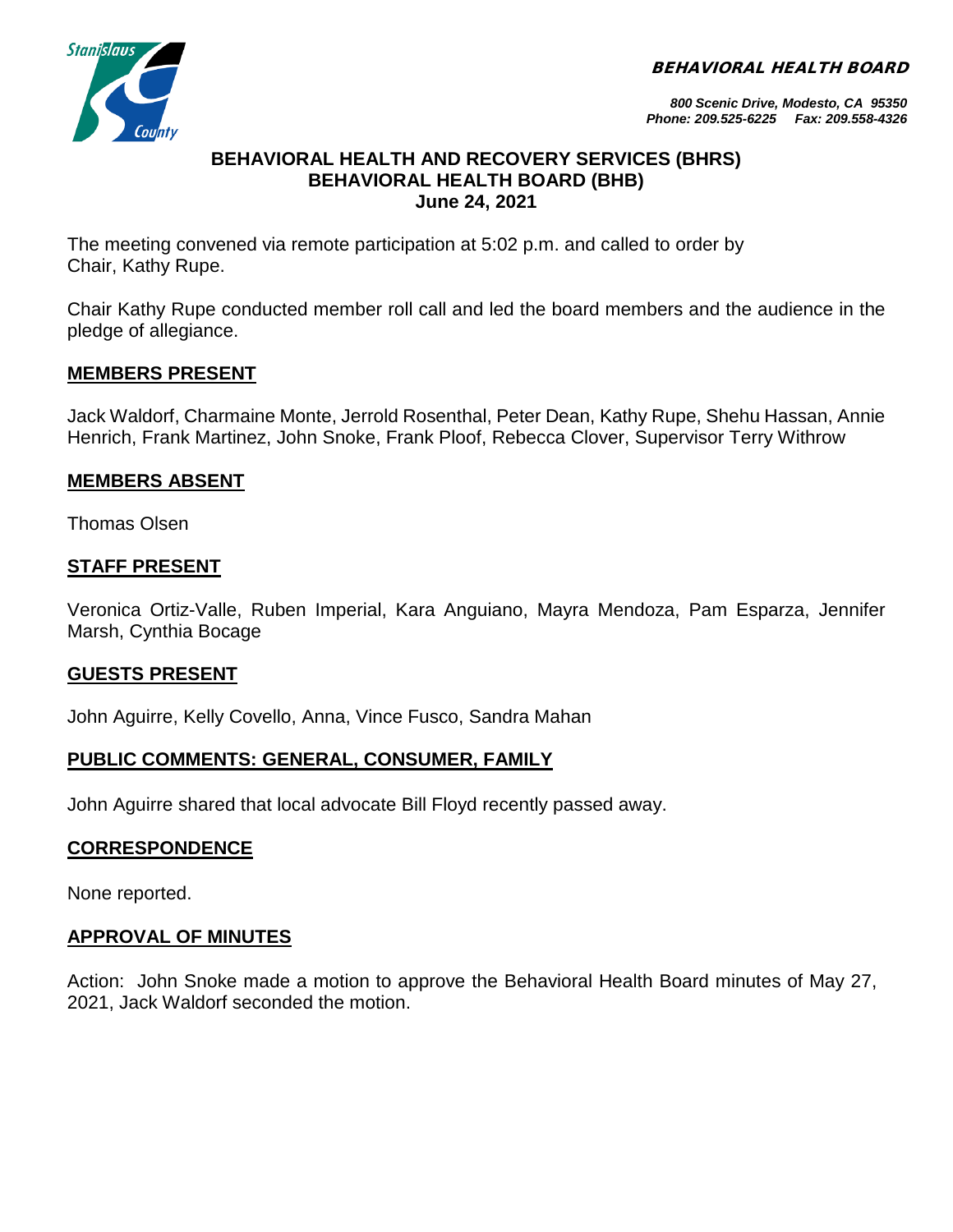Behavioral Health Board June 24, 2021 Page 2 of 4

## **BOARD OF SUPERVISORS (BOS) REPORT**

Supervisor Withrow reported the following highlights:

- Stanislaus County has contracted with Valley Vision to assist with the County's framework for accelerated, affordable and market rate housing**.**
- The Board of Supervisors approved the expansion of the Community Assessment, Response and Engagement Team (CARE), now called CARE 2.0. The new plan includes more case management to reach out to homeless individuals.
- The initial proposed budget of about \$1.462 billion for the County's second year of its twoyear cycle was presented before the Board of Supervisors and is set to be finalized in September.
- The Mental Health Services Act (MHSA) Three Year Program and Expenditure Plan for FY 2020-2023 and Annual Updates for FY 2019-2020 and 2020-2021 was approved by the Board of Supervisors on June 15, 2021.

## **PRESENTATION: LGBTQ+ COLLABORATIVE**

John Aguirre gave an overview of the LGBTQ+ Collaborative and their vision, "To promote the health and well-being of LGBTQ+ persons and their allies by uniting and partnering with agencies, organizations, and groups of like purposes, dedicated to Education, Advocacy and Training for inclusion of all to conserve and protect overall health and well-being of the community." The LGBTQ+ Collaborative partners and allies with many community programs including BHRS, El Concilio, NAMI, and Turning Point to provide peer support and advocacy groups, equity and wellness workshops. The collaborative is working to partner with the Boys and Girls Club and Center for Human Services in the future to develop programs within their organizations.

In addition, consumers of the LGBTQ+ Collaborative shared their stories and experiences with BHRS. John highlighted the need of services by the LGBTQ+ community that are welcoming and affirming as well as a system that is inclusive of LGBTQ+ peers and consumers.

### **COMMITTEE REPORTS**

### **EXECUTIVE COMMITTEE**

Kathy Rupe reported the committee met on June 3, 2021 and set the agenda. The committee agreed to have the LGBTQ+ Collaborative as a presentation from John Aguirre. A letter of resignation from former BHB member Carlos Hernandez was received. Frank Ploof provided a brief presentation overview of the recommendations identified by ad hoc committee on law enforcement and will provide a report at the BHB meeting in June. Ruben reported on the Core Treatment Model (CTM) and the development process of the programs. Ruben also reported that senior leadership continues to work with the labor union negotiations regarding staff impacted by the Department restructure plan.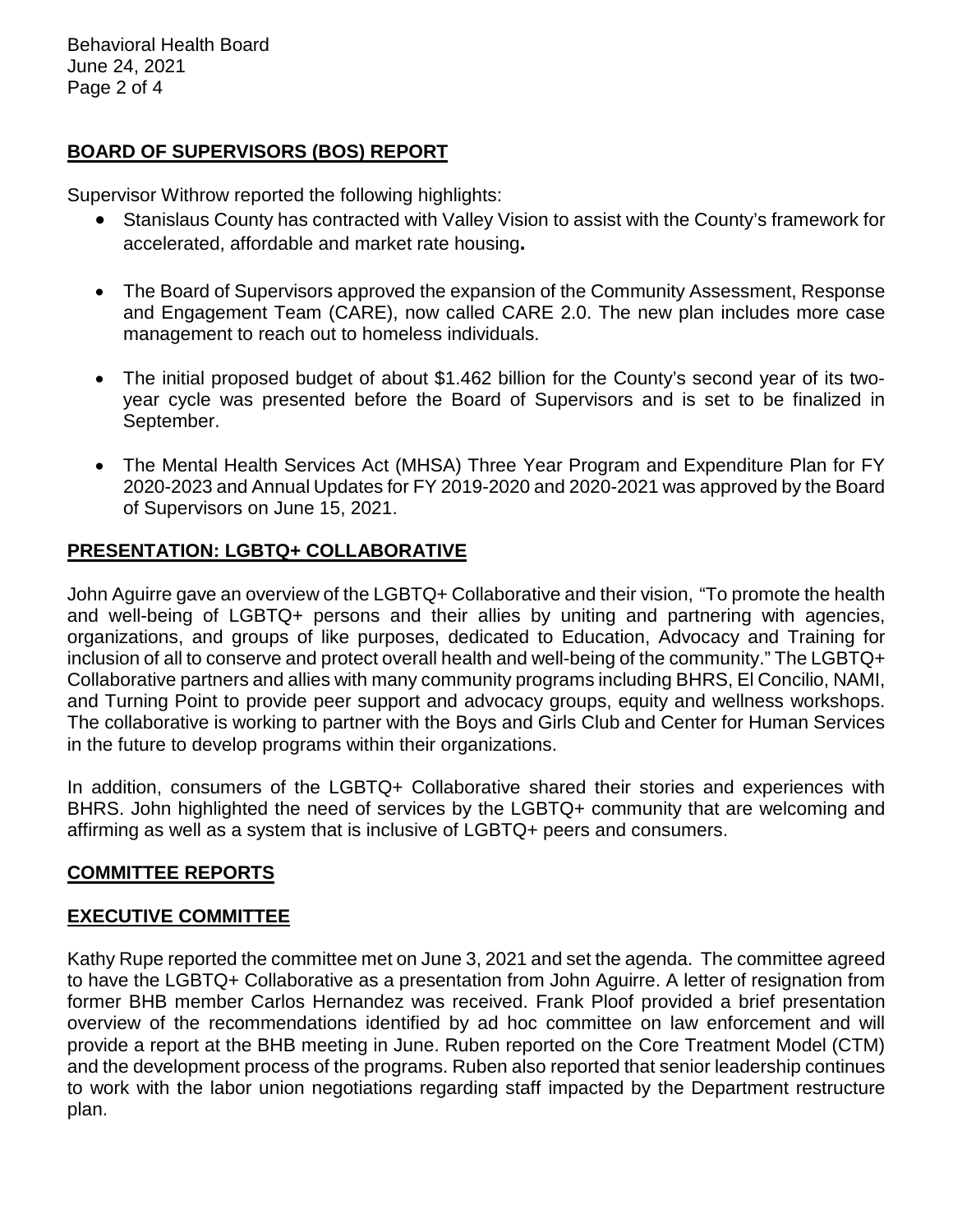Behavioral Health Board June 24, 2021 Page 3 of 4

# **IMPACT-CONTRACT RUN SERVICES**

Shehu Hassan reported the committee met on June 9, 2021, and had a presentation from Telecare.

#### **IMPACT-DEPARTMENT RUN SERVICES**

None reported.

### **MANAGED CARE**

None Reported.

### **PREVENTION AND COMMUNITY EDUCATION/OUTREACH**

None reported.

## **ADMINISTRATIVE, FISCAL MANAGEMENT**

None reported.

## **AD HOC COMMITTEE ON LAW ENFORCEMENT PARTNERSHIP**

Frank Ploof gave an overview of the Ad hoc committee's report on the Stanislaus County Safety Facilities Services for Inmates with Serious Mental Illness (SMI) and distributed to the BHB members for review. The report is divided into sections: Background, Intake, Custody, Release and Recommendations. The recommendations included:

- SMI clients released to be as well off or better off than when they came in, to reenter society well equipped.
- The Sheriff's Department should look for partner agencies to assist with preparing all inmates to be well equipped for their reentry to society.
- A report on SMI sub-population should be made available to a BHB sub-committee on a regular basis.

# **CULTURAL COMPETENCY, EQUITY AND SOCIAL JUSTICE COMMITTEE (CCESJC)**

Ruben Imperial reported that the CCESJC committee did not meet in June. However, the committee continues to work on the collection of sexual orientation, gender identity and gender expression (SOGIE) data and focusing on ensuring broad representation through the strategic plan. The Department has developed projects and is engaging with partners by providing funding opportunities and working with them strategically in order to support and integrate mental health services to our diverse community.